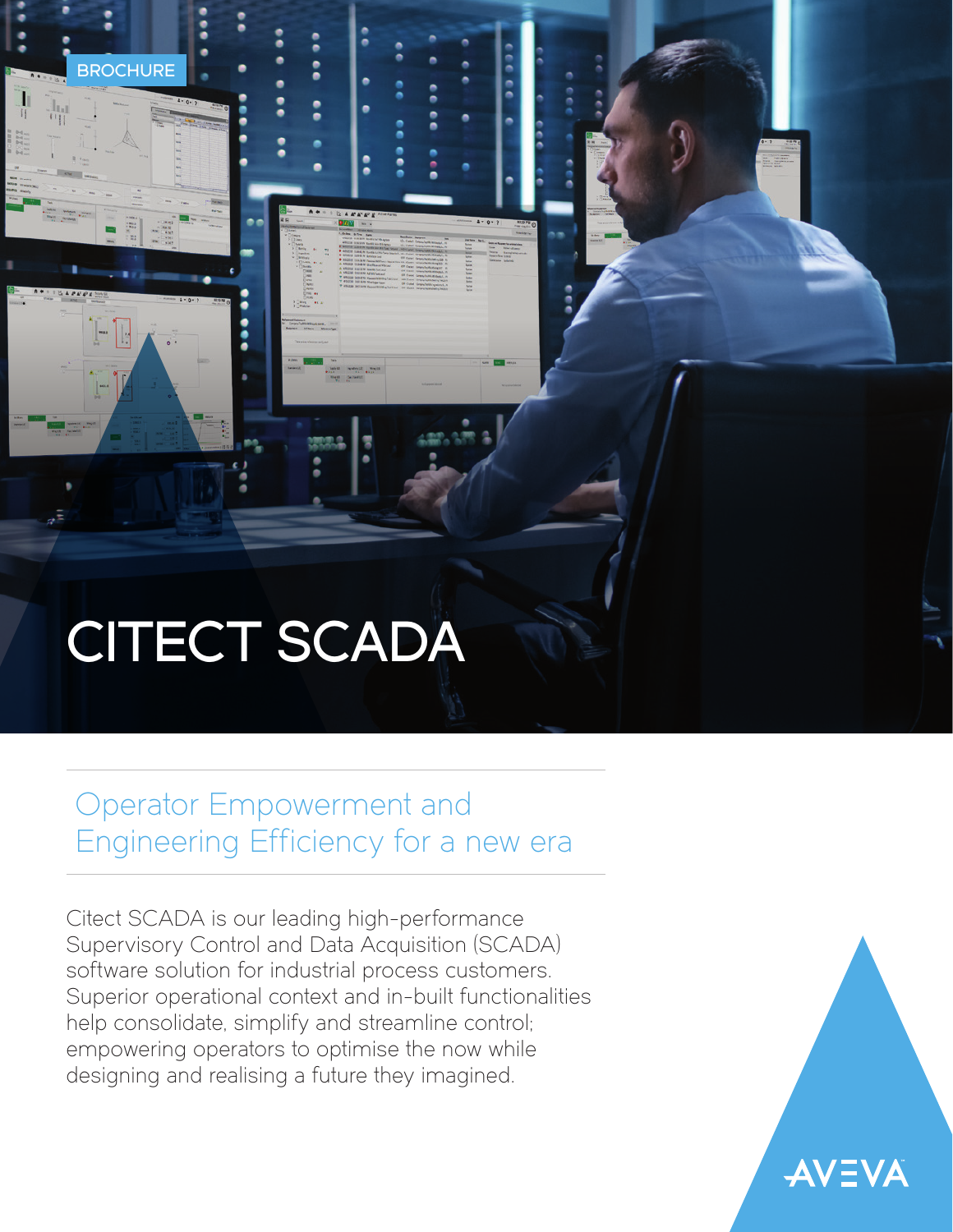### **Overview**

Citect SCADA is a key pillar of our monitoring and control industrial software suite. Building on our renowned foundation of engineering performance, flexibility and simplicity; The latest release of Citect SCADA introduces a streamlined configuration experience that helps modernise operations with a heightened focus on operator empowerment and engineering efficiency.

### Key Benefits:

- Engineering Cost Reductions with a host of contextual improvements that simplify project design and management
- Enhanced Operator Awareness with navigation zone and alarm indicators saving valuable time in diagnosing process anomalies
- Increased Production Efficiency with new contextual workspace that simplifies the operator experience and facilitates timely decision making and reduces risk of downtime
- Extended operational value with native integration to our AVEVA Industrial Software portfolio
- Mobile extension capabilities with Citect Anywhere via HTML5-compliant web browsers
- Alignment with Abnormal Situation Management industry best practice guidelines

### What's New

The latest release of Citect SCADA introduces a host of features that empowers operators to harness an increasing array of data sets, with richer operational context and enhanced configuration capabilities making them more efficient than ever before.

## Latest functionalities include:

### Context-Aware Workspace

- In-built context system that updates faceplates and information zone for selected equipment
- Workspace templates for 1080p and 4K screen resolutions
- Menu driven navigation, with auto-generated navigation menu with alarm counts
- Multi-monitor support enabling you link multiple screens together

### Comprehensive Equipment Library

- Wide selection of symbols that follow industry best practises for Situational Awareness / Abnormal Situation Management
- Configurable and available out-of-the-box

### Alarm Management Enhancements

- Shelve alarms and add information about the cause of alarm pauses, as well as auto/manual capabilities to un-shelve and re-shelve support
- Define causes of alarms and include a response for every alarm, including "time to respond" and consequences for inaction.
- Native Alarm Indicators, showing alarm borders and flags for equipment in alarms



2



|  | ibrary of Configurable Objects |  |  |
|--|--------------------------------|--|--|
|--|--------------------------------|--|--|



Context-aware Workspace Library of Configurable Objects Alarm Management Enhancements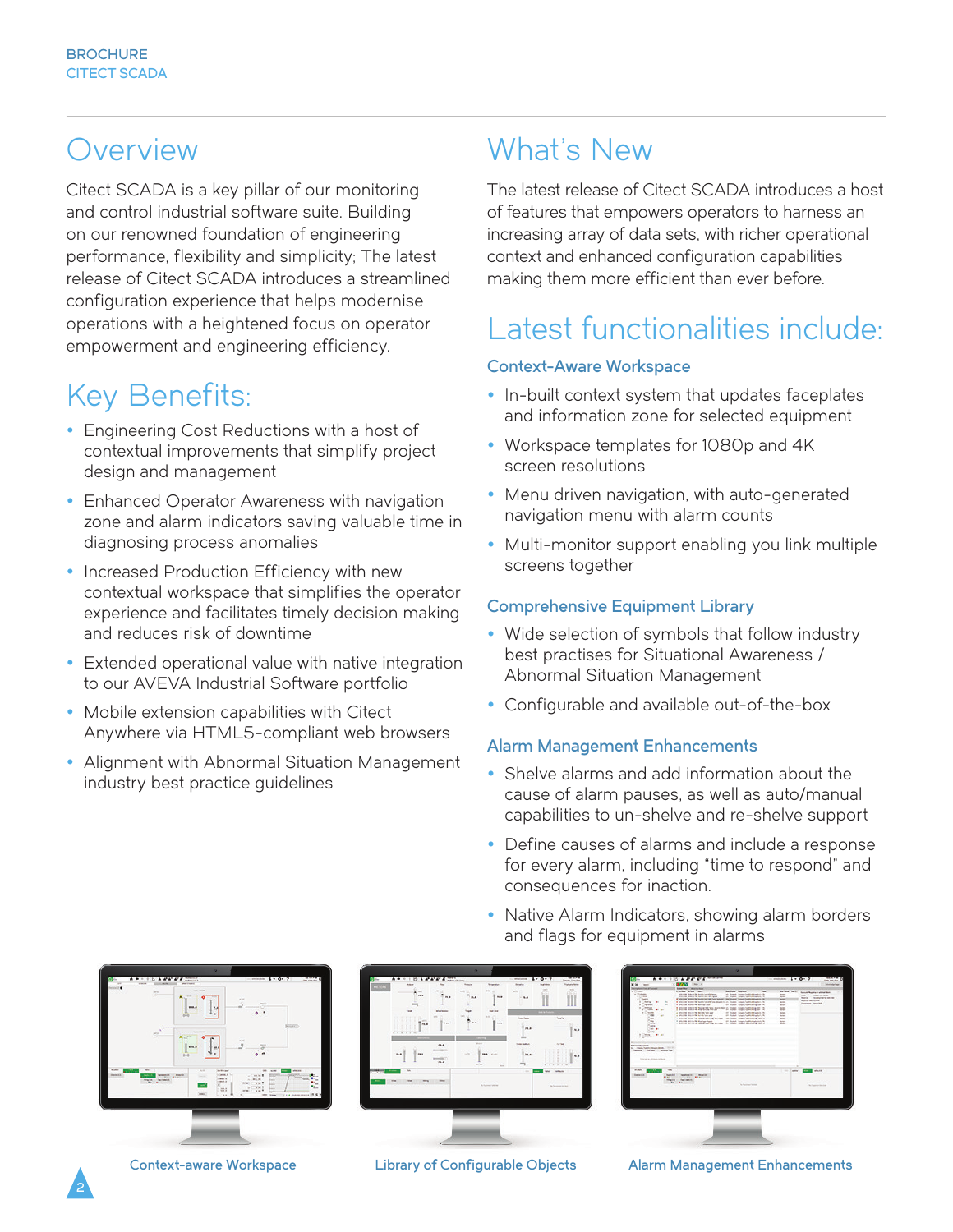### Key Features

### Context-Aware Workspace

- A dedicated out-of-the-box Situational Awareness Workspace that provides flexible, consistent, rich context for operators, as well as a new way to build context-aware SCADA visualisation.
- Equipment-driven interface provides operators with real-time, holistic situational context to help improve efficiency and facilitate timely corrective action.
- Seamlessly integrated Alarming, Trending, Interlocks and Control data together in a single interface, across multiple monitors without the need for coding.
- All helping to minimise visual distractions for operators, enabling timely decision making and helping to mitigate risk and operational downtime.

#### Comprehensive Equipment Library

- A wide selection of configurable symbols that follow industry best practice for Situational Awareness including:
	- Drives
	- Valves
	- Meters
	- Data and UI Elements
	- Mining Objects
	- Polar Star
	- Bar Graph

3

• Wind Compass

- Out-of-the-box symbol library significantly reduces time building graphics while giving the flexibility to customise objects to suit your unique needs.
- Improvements in graphics system and new workspace concept substantially reduces time building complex layouts.
- Pinned windows, named animations, animated polyline vertices to help simplify the engineering experience.

#### Enhanced Alarm Management

- In-built navigation zone within Workspace providing a instant visual alarm summary, with immediate focus to abnormal situations, showing the highest priority alarm for a piece of equipment.
- Alarm indicators to quickly draw operators attention and help locate the source of anomalies and associated severity.
- Alarm Shelving allowing you to temporarily silence alarms for a specific duration or until a specified time, with the ability to re-shelve as needed.
- Define up to 8 Cause(s), Response(s), and Consequence(s) for your alarms to give your operators the information they need to deal with abnormal situations.

| ۰<br><b>The Second</b><br>4.00.7<br>a.<br><b>SHOW</b><br>œ<br>$-1$<br>5<br><b>PRIMARY WORKSPACE ZONE</b><br>$\overline{\sigma}$<br>$-100$<br>ä<br><b>ANTISE</b><br><b>Auditor</b> , AL |                                                                 |  |  |
|----------------------------------------------------------------------------------------------------------------------------------------------------------------------------------------|-----------------------------------------------------------------|--|--|
| <b>Builder</b><br><b>NAVIGATION</b><br><b>ZONE</b>                                                                                                                                     | 1.11<br><b>Box 85 and</b><br>$-24$<br><b>FACEP</b><br>≂<br>ZONE |  |  |
|                                                                                                                                                                                        |                                                                 |  |  |

Context-aware Workspace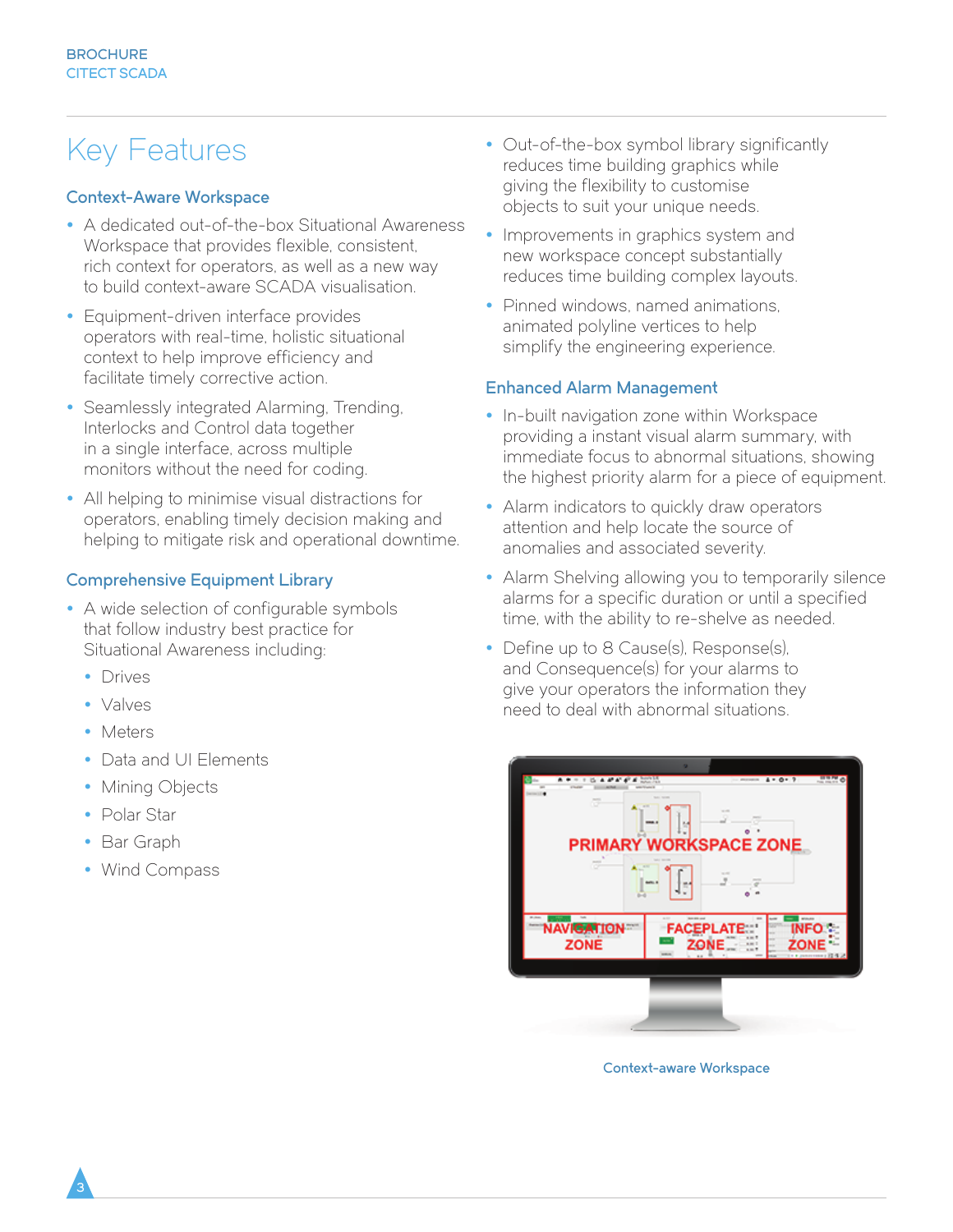#### Seamless integration

The latest release of Citect SCADA offers native connectivity with our industrial software suite and tight application integration with third-party hardware and software offerings, helping to unlock and extend the value of our customers' SCADA systems.

#### Mobile Access

Citect Anywhere is a mobile extension of Citect SCADA that provides unprecedented real-time access to Citect applications via HTML5-compliant web browsers. Citect Anywhere enables visualisation, collaboration and execution at various levels of the organisation with zero client installation and maintenance, enabling users to securely troubleshoot plant equipment from any location, on any device, at any time.

#### **Summary**

- Seamlessly weave Visualisation, Alarms, Trends, Interlocks and Control together for superior operational context
- Build an effective SCADA system out-of-the-box faster than ever before.
- Comprehensive Library and Operational Content out-of-the-box
- Increase Operator effectiveness in all situations.
- Any Citect SCADA system can embrace the new Features



Context-aware Workspace